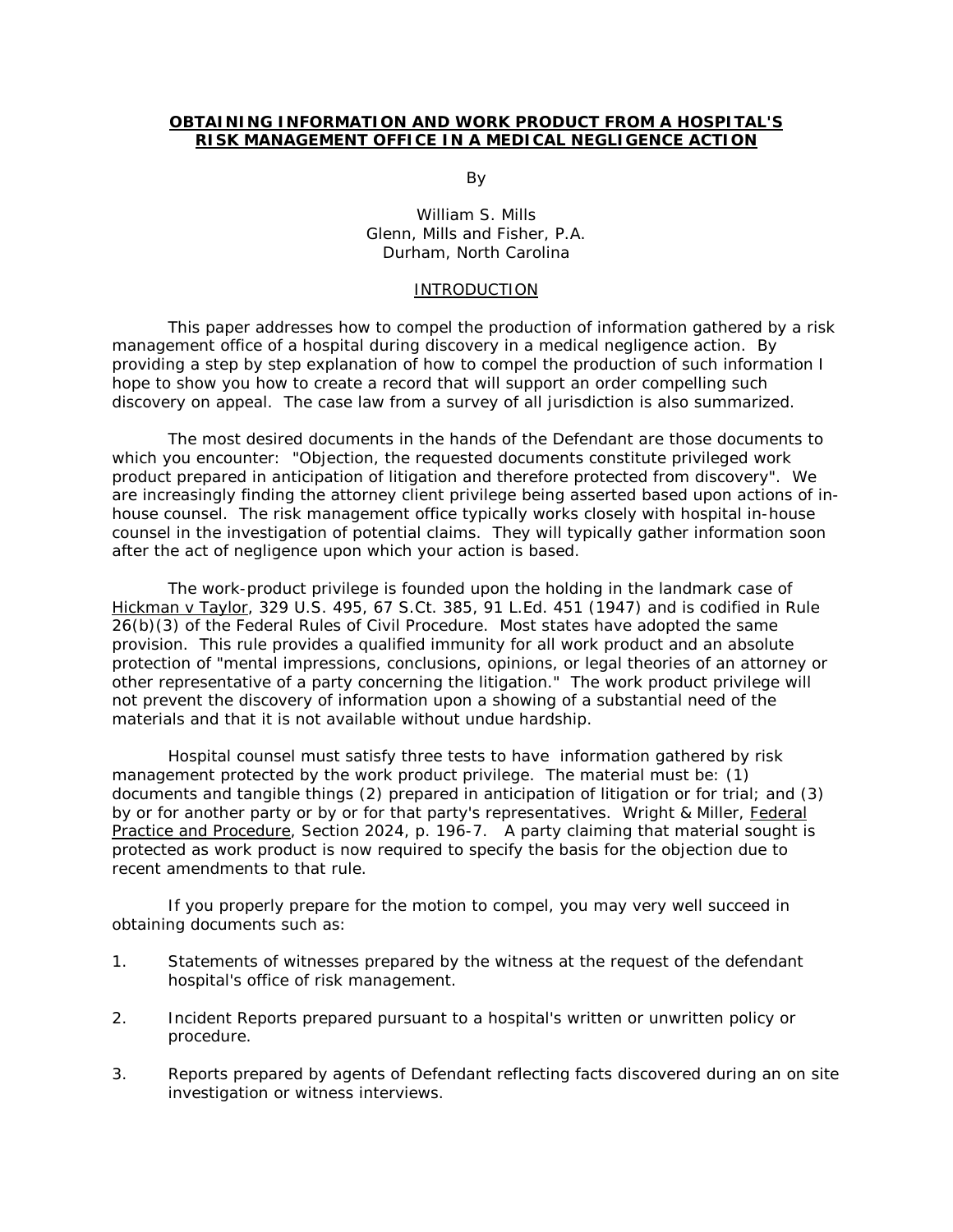## I. HOW TO GET THE ISSUE BEFORE THE COURT

 Before you file your motion to compel the discovery, exhaust your efforts to get as many facts as possible about the document or the witness statement you are seeking. The two primary methods of doing so are through the use of interrogatories and depositions. First, as to the importance of interrogatories in laying your ground work, see Willis v. Duke Power, 291 N.C. 19, 229 S.E.2d 191 (1976). In Willis the North Carolina Supreme Court discusses the proper interplay between interrogatories and requests for documents. You want to be prepared to describe, to the extent possible, for the court what the document is that you are seeking. In Willis the N.C. Supreme Court held that the trial judge erred in ordering the production of documents because the documents had not yet been properly identified.

Rule 34 requires that as a prerequisite of production, documents must be (1) "designated", (2) "within the scope" of Rule 26(b), and (3) in the "possession, custody, or control" of a party from whom they are sought. The party seeking production must show that these prerequisites are satisfied. A proper function of interrogatories is to obtain the information necessary to make such a showing. (emphasis added) Plaintiff's interrogatories properly, therefore, asked the defendant to "identify" certain documents.

Id., 229 S.E.2d at 199. First serve the interrogatories designed to discover the documents. Then you must insist that the Defendant sufficiently identify them. A responding party may not assert the privilege and refuse to identify the subject statements or documents. You may have to first move for an order requiring the Defendant to properly identify the documents claimed to be privileged. You will then be in a better position to compel their production.

Another method of obtaining the same sort of information is to always cover the topic during depositions of fact witnesses with questions and follow up as indicated:

- Q: Have you been interviewed or given a statement about the death of my client's husband?
- Q: When?
- Q: Did you know why you were interviewed?
- Q: Who directed that you give a statement?
- Q: Was it reduced to writing?
- Q: When?
- Q: By whom?
- Q: Do you have possession of that document?
- Q: Do you know who does?
- $Q$ : Did you review it in preparation for this deposition?<sup>1</sup>

 $^{\rm ^1}$ If you get a "yes" to this question, then you should be able to compel production on the additional grounds of Rule 612 (b) of the Rules of Evidence. Samaritan Health Services, Inc. v. Superior Court, 142 Ariz 435, 690 P.2d 154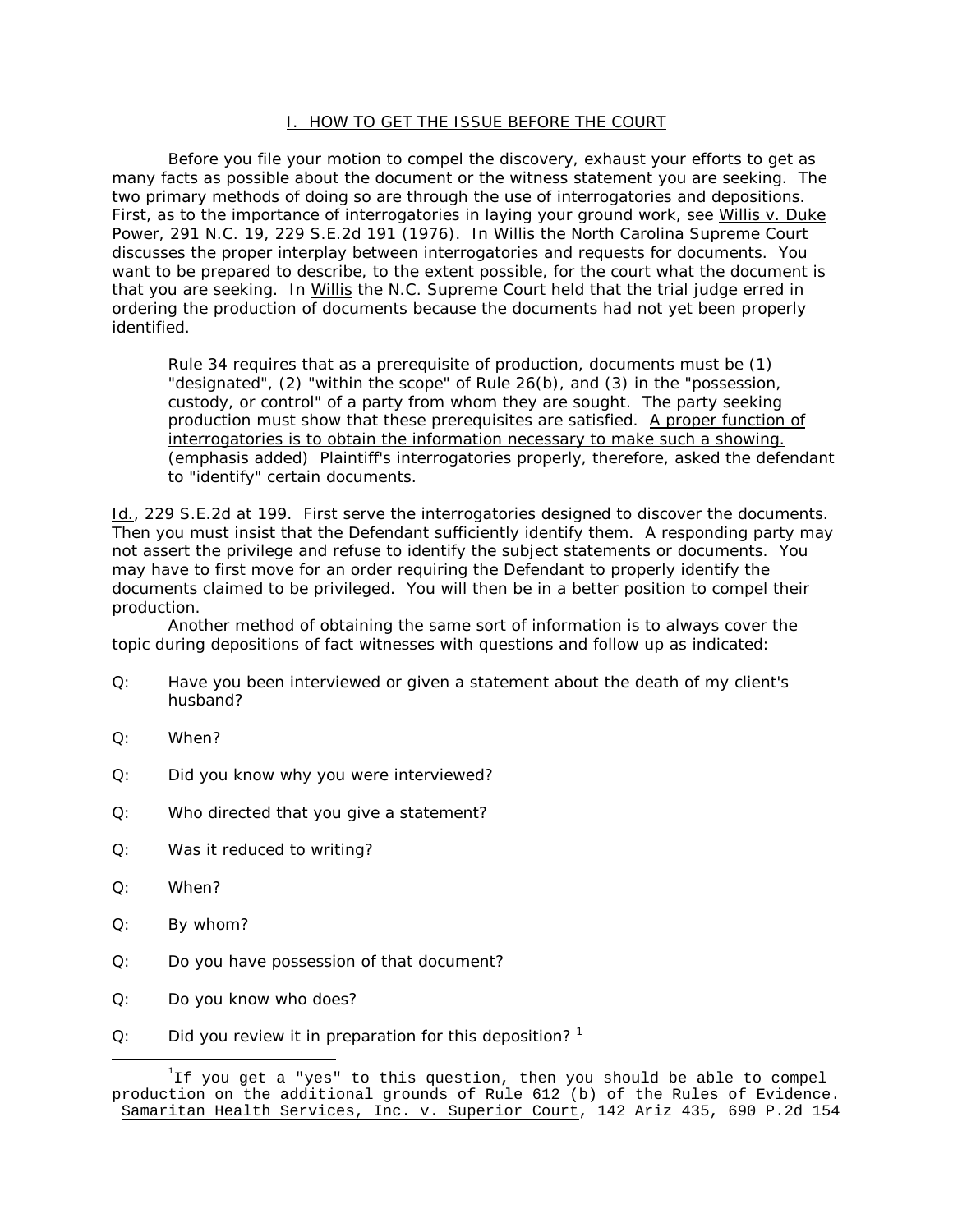- Q: Do you know who else has seen the statement?
- Q: What is the subject of the statement?
- Q: Do you know others with knowledge of this event that have given statements?
- Q: Was your recollection of factual details clearer at that point in time than it is now?

If counsel instructs the witness not to answer you should succeed in obtaining an order directing that such questions be answered because you are seeking information necessary to the court's ultimate conclusion of law as to whether or not the matters are privileged. You then specifically request the production of such a statement or document and use the answers in the deposition to support your motion to compel.

During the course of a deposition of a witness that has given an earlier statement in a work-product context, be sure to ask questions testing their ability to recall and have them agree that their recall was better immediately after the incident. This is usually not hard to do. Quite often in a medical case the witnesses will state that they can't recall much of anything that is not reflected in the medical chart. This information will be essential in meeting your required showing of need if the work product privilege applies.

Having gone through the necessary steps by deposition, interrogatories and Request for Documents in order to determine the specifics of the document, you are ready to file your motion to compel and argue the law.

# II. ARE INCIDENT REPORTS PREPARED BY AGENTS OF A DEFENDANT HOSPITAL PROTECTED FROM DISCOVERY CONFIDENTIAL WORK PRODUCT OR

ATTORNEY CLIENT PRIVILEGE?

(1984) held that any privilege which may have existed is waived if the witness is shown the statement before the deposition to refresh recollection.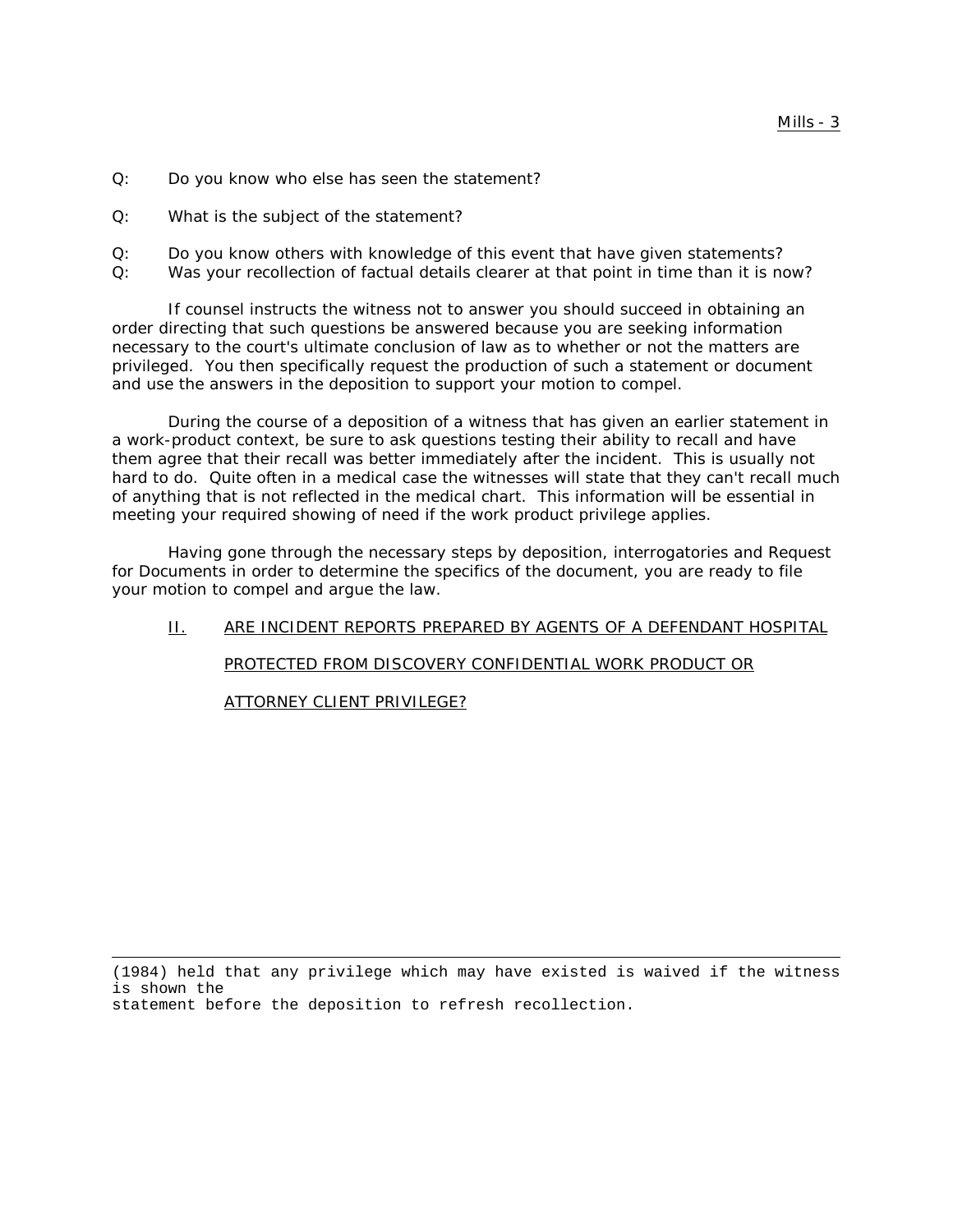Hospitals will typically have written procedures mandating the preparation of "Incident Reports". Defendants always assert that the Incident Reports are documents prepared in anticipation of litigation and are therefore protected from discovery. You should obtain these regulations. Often the court's ruling depends upon the purpose for which the document was generated. For instance, in Enke v. Anderson, 733 S.W.2d 462 (Mo. App. 1987), the Missouri Court of Appeals ruled that plaintiff was not entitled to the incident report because the hospital directed its employees to prepare the report for the purpose of transmitting notice of the incident to the hospital's insurance carrier. Whereas in St. Louis Little Rock Hospital v. Gaertner, 682 S.W.2d 146 (Mo. App. 1984), the same court ordered the production of an incident report because it was prepared for the purpose of preventing future loss and therefore not privileged. $^2$ 

#### A. THE HOSPITAL AS THE OBJECTING PARTY HAS THE BURDEN OF PROOF TO ESTABLISH THE PRIVILEGE

As a threshold issue, you need to show the court that the requested information is within the scope of discovery. "Incident Reports" are documents which fall within the scope of discovery because they are documents prepared by persons with knowledge of the events giving rise to this action. Therefore, the defendant can avoid production only by meeting its burden of establishing privilege. The party resisting the discovery bears the burden of proving the elements of the work product immunity exception of Rule 26(b)(3). Hickman v. Taylor, 329 U.S. 495, 67 S.CT. 385, 91 L.Ed. 451 (1947); Mlynarski v. Rush Presbyterian St. Luke's Medical Center, 213 Ill.App.3d 427, 572 N.E.2d 1025, 157 Ill.Dec. 561 (1991).

 $2^{2}$  Missouri seems to have created a privilege which is not widely recognized in that they protect information provided by the insured to the insurer as a variant of the attorney client privilege. As cited hereinafter, other jurisdictions have required the disclosure of information developed by the insurance adjuster. A federal decision arising out of North Carolina specifically held that statements by the insured to the insurance adjuster were not protected by the attorney client privilege.Phillips v. Dallas Carriers, 133 F.R.D. 475 (M.D.N.C. 1990)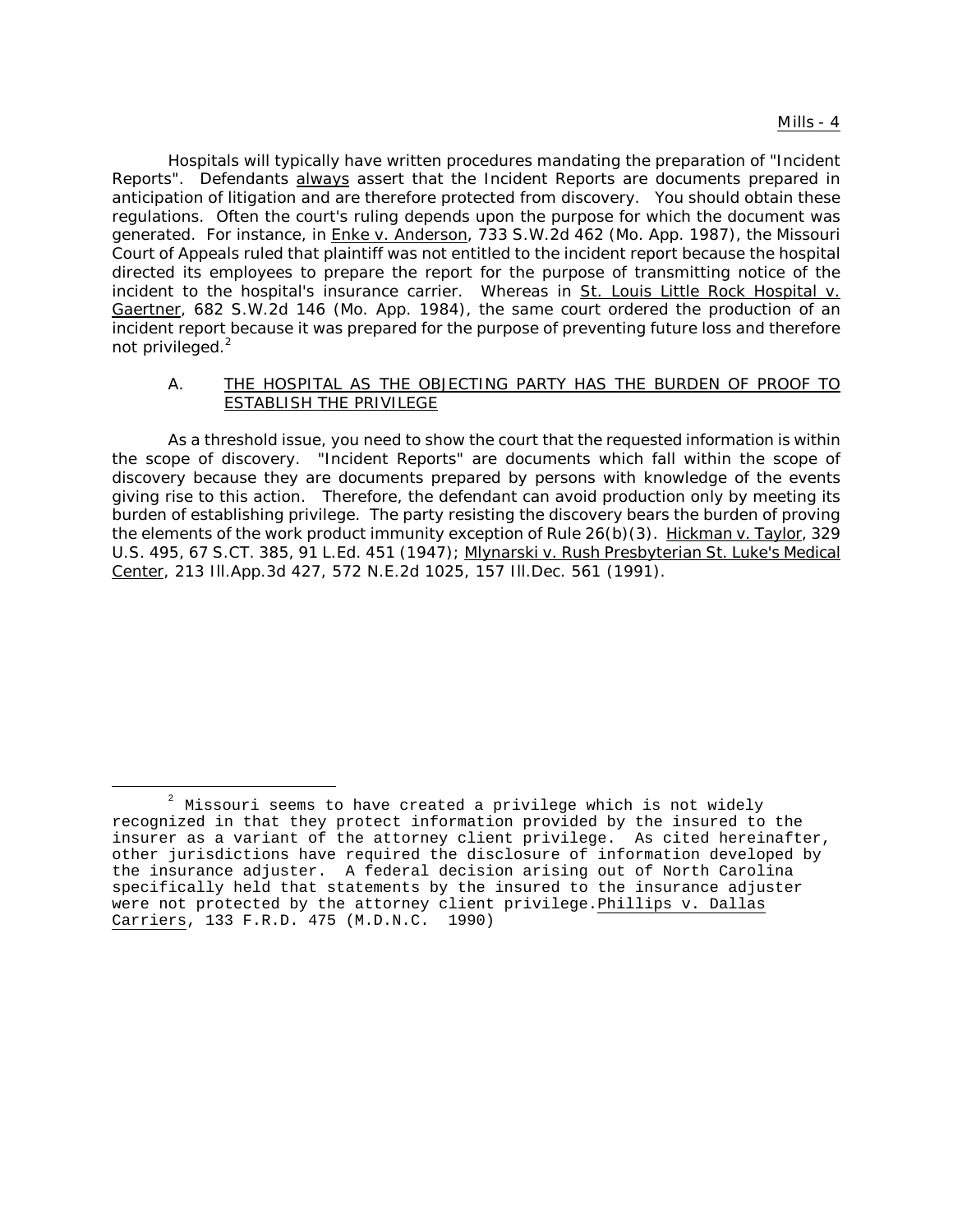#### B. THE DEFENDANT'S LABEL OF "CONFIDENTIAL WORK PRODUCT" OR "ATTORNEY-CLIENT PRIVILEGE" IS IMMATERIAL.

The Defendant's conclusory assertion that a document is privileged because it was prepared in anticipation of litigation has no bearing on the ultimate ruling by the Court. "[S]uch a speculation as to possible litigation is not enough to cloak those reports with the protection given an attorney's work product." Binks Manufacturing Company v. National Presto Industries, Inc., 709 F.2d 1109 (7th Cir. 1983). North Carolina cases have also held that the objecting party's conclusions as to whether the document was prepared in anticipation of litigation is not relevant. The party claiming privilege must come forward with evidence upon which the court must then make its conclusion on the issue of privilege. Industrotech v. Duke, 67 N.C. App 741, 314 S.E. 2d 272, at 275 (1984); Midgett v. Crystal Dawn Corp. 58 N.C. App 734, 294 S.E. 2d 386 (1982). The trial judge before whom you appear must analyze whether the Incident Report or other document was in fact prepared as a result of specific anticipated litigation or whether the Incident Report is prepared in the ordinary course of business, or some other non-privileged reason.

This point is critical because the Defendant's procedures and the forms themselves are clearly intended to cloak the documents with the work product or attorney client privilege. In Samaritan Foundation v. Goodfarb, 176 Ariz. 497, 862 P.2d 870, 26 A.L.R.5th 893 (1993), the Arizona Supreme Court ruled that even though hospital's risk management office obtained employees' signatures on documents reciting that hospital counsel would be representing the employee in connection with any action filed, the subsequent statements were not protected by the attorney client privilege.

#### C. SUMMARY OF DECISIONAL LAW FROM VARIOUS JURISDICTIONS

A number of decisions have addressed the issue of whether information developed by risk management is discoverable in a medical negligence action. The cases of Sims v. Knollwood Park Hospital, 511 So. 2d. 154 (Ala. S.CT., 1987) and Kay Labs v. District Court, 653 P.2d 721 (Colorado S.CT., 1982) both held that hospital incident reports prepared by hospital employees pursuant to instructions from attorneys did not constitute work product and were therefore subject to discovery. Both holdings are supported by sound reasoning and can be used effectively to help persuade the trial judge to order the production of the incident reports.

In Sims, the plaintiff sought production of all written reports concerning the injuries suffered by the plaintiff. The defendant objected to the production of its incident report on the grounds of work product. The trial court in Sims denied the plaintiff's discovery of the incident report. The report was prepared by defendant hospital's employee pursuant to instructions from the hospital's risk management and legal departments. The document was prepared on a form bearing the words "Confidential - For Attorney's Use Only". The hospital's justification, which was rejected by the Alabama Supreme Court in Sims, is very similar to the justification typically provided by hospitals in support of their objection to production. The defendant hospital stressed that the incident report was, as noted above, for the attorney's use only, and that it is prepared "when an incident occurs at the hospital which might result in some legal action and it is submitted to the risk manager for review and then turned over to the legal department". The Alabama Supreme Court ruled that the reports were not privileged.

The issue in Sims was whether the Incident Report was in fact "prepared in anticipation of litigation"? That question is always one which must be answered by the Court based upon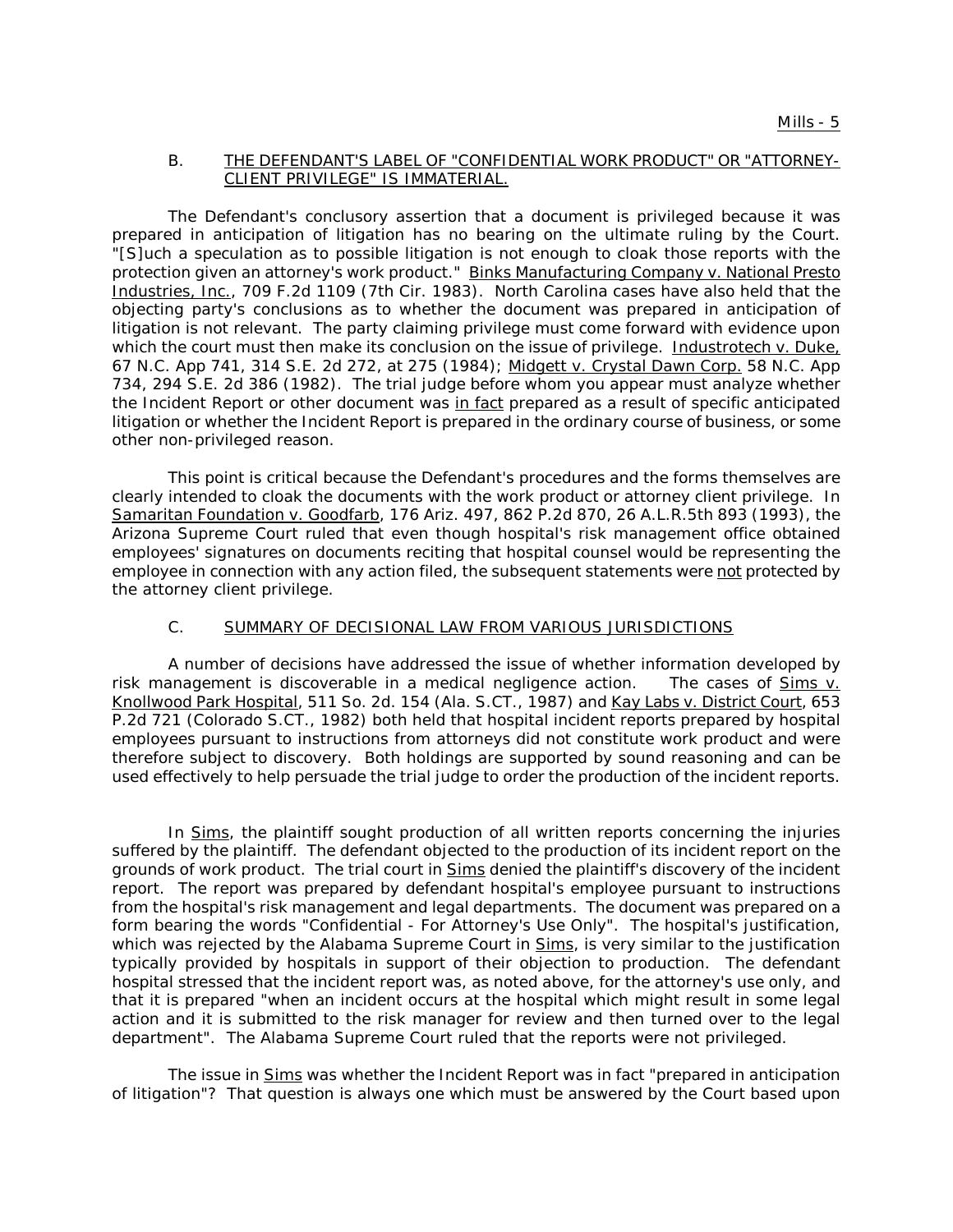#### **Mills - 6**

the facts presented during an evidentiary hearing. Try to resist the Defendant's use of affidavits and force the presentation of witnesses; unless you are confident that the offered affidavits do not satisfy the objecting party's burden. The evidence should more typically be presented from depositions or by the presentation of witnesses at the hearing regarding the circumstances of the preparation of the document.

The case of Kay Laboratories v. District Court of Pueblo County, 53 P.2d 721 (1982) is also instructive. In that case, the Supreme Court of Colorado held that a hospital incident report prepared by an employee of the hospital within eight hours after the incident occurred, was not protected from discovery on the grounds of work product. In Kay Labs, the incident report was prepared on a pre-printed incident report form provided by the defendant hospital's insurance adjuster. The Kay Labs' court stressed that the report was obviously prepared in the normal course of business regardless of whether the incident would realistically lead to litigation.<sup>3</sup>

Many courts have considered the question of whether pre-litigation reports prepared by the defendant pursuant to a routine practice constitute privileged work product and have decided that issue in favor of discovery and against a finding of privilege. Even if litigation is clearly a prospect, there is no work product immunity for a document prepared in the regular course of business. See 8 C. Wright & A. Miller; Federal Practice and Procedure §2024, at 198- 99 (1970).

Other cases which have ordered the production of information generated by the hospital's risk management offices include:

Uhr v. Lutheran General Hosp., 226 Ill.App.3d 236, 589 N.E.2d 723, 168 Ill.Dec. 323 (1992). Risk management personnel's notes summarizing interviews with 10 people involved in the care of the plaintiff's decedent while at the hospital discoverable since the notes were simply summaries of witness statements and not the mental impressions of risk management.

Ekstrom v. Temple, 197 Ill.App. 3d 120, 142 Ill. Dec. 910, 553 N.E.2d 424 (1990). Documents related to an investigation of the subject surgery and the sterility of the surgical environment made by hospital authorities were not privileged.

Sakosko v. Memorial Hosp., 167 Ill.App.3d 842, 522 N.E.2d 273, 118 Ill.Dec. 818 (1988). Letters from risk management consultant to risk manager were not privileged since the letters discussed factual issues pertinent to the plaintiff's medical condition and prognosis and were not addressed to counsel nor did they reflect mental impressions. Other documents at issue in Sakosko were found to be privileged because they were prepared pursuant to the Medical Studies Act which specifically mandated confidentiality and non disclosure during discovery.

In Mlynarski v. Rush Presbyterian-St. Luke's Medical Center, 213 Ill.App.3d 427, 572 N.E.2d 1025, 157 Ill.Dec. 561 (1991), the court held that a memorandum prepared by the risk management coordinator was protected by both the work product privilege and attorney client privilege. However, it is noteworthy for plaintiffs because the court stressed that it felt

 $3$  Compare this with the result of Enke v. Anderson, Supra., where the production was denied because the information was specifically generated for the benefit of notifying the insurance company. Enke and Kay Labs represent clear conflict in the way some jurisdictions have resolved this issue.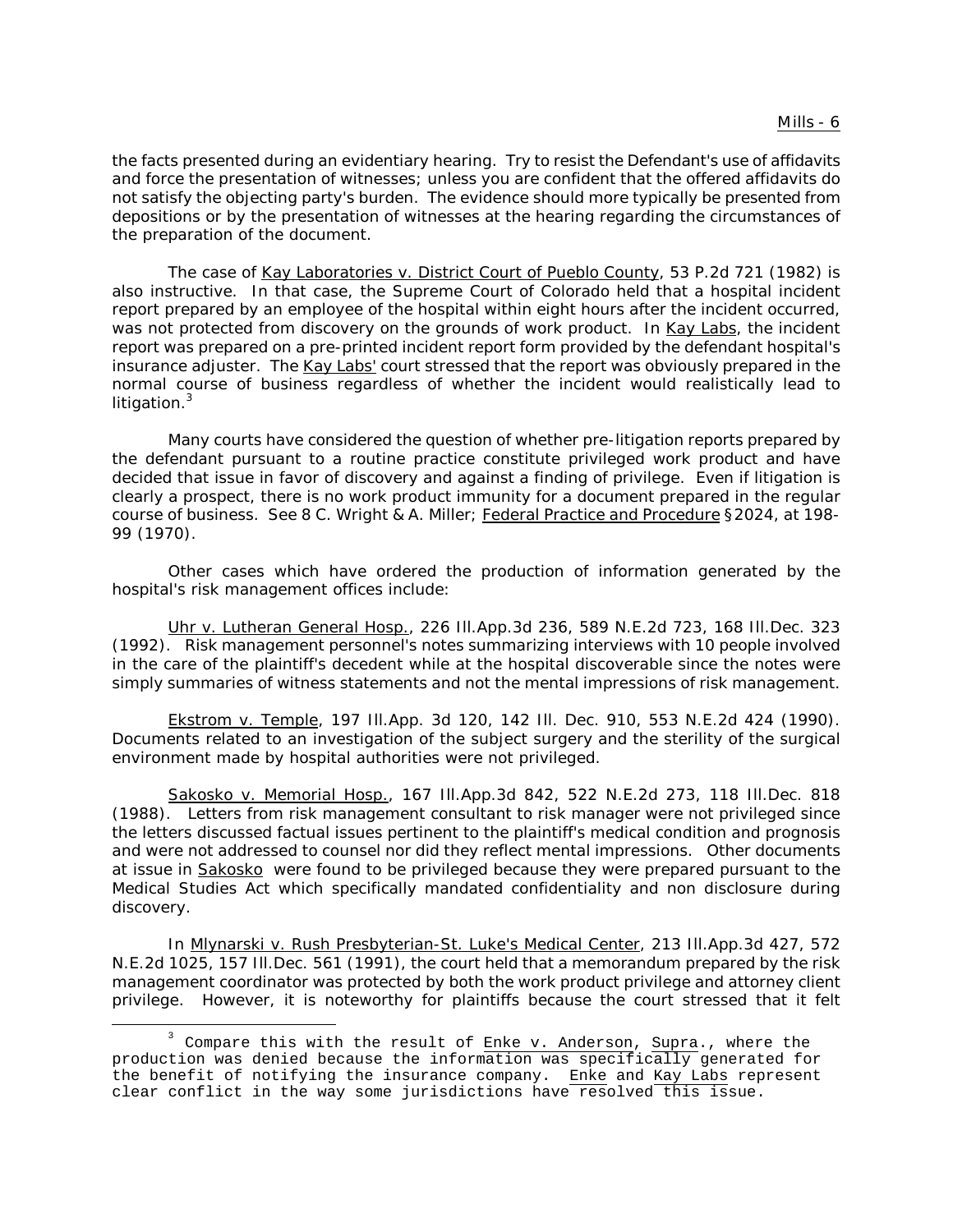compelled to rule as it did because the defendant's affidavit was unchallenged by plaintiff. The opinion makes it clear that a different result may have been reached had more factual development occurred. In ruling that the privilege would be sustained, the court also stressed that in the event that an attempt was made to use information from the document to impeach a witness, the document would have to be provided to opposing counsel.

Support for the production of information developed by risk management investigations is also found in cases outside of the context of medical negligence cases. In Airocar, Inc. v. Goldman, 474 So.2d 269 (Fla. App. 4 Dist. 1985) the court held that reports prepared by the defendant bus company's drivers pursuant to company procedures in connection with any "incident" was not protected by the work product privilege.

Incident reports are usually prepared by someone with personal knowledge of the event. Therefore, statements reflected in those Incident Reports are nothing more than statements of witnesses entered at a time in close proximity to the incident. A written statement of a witness, whether prepared by him and later delivered to an attorney, or drafted by an attorney and then adopted by the witness, is not properly considered to be the "work product" of an attorney. Scourtes v. Albrecht Grocery Company, 15 F.R.D. 55 (N.D. Ohio 1953).4

Most hospital procedures will address what is to be done with the completed incident report. Although some incident reports are about incidents which ultimately lead to litigation, many are not. This fact bolsters the argument that the preparation of incident reports is a routine buisness practice and not prepared in anticipation of litigation. The mere possibility that litigation may arise, or the mere fact that litigation does in fact occur, does not protect materials prepared by an attorney with the protection of a work product privilege. Diversified Industries, Inc. v. Meredith, 572 F.2d 596 (8th Cir. 1977), cited in Binks, Supra., 702 F.2d 1119. Therefore it should certainly not protect materials prepared by witnesses.

Where statements made, or reports filed, are such as would be made by corporate employees in the usual and regular course of normal business procedure, despite the fact that the corporation is on notice that a claim is likely, and despite the fact that the statement or the document was made at the direction of the corporation's counsel, the statement or report is not protected by the work product privilege. Virginia Electric & Power Company v. Sun Shipbuilding & D. D. Company, 68 F.R.D. 397 (D.C.Va.1975)

In Consolidation Coal Co. v. Bucyrus-Erie Co., 432 N.E.2d 250, the court ordered production of a report prepared by an engineer on the grounds that

"...the report is actually a notebook that contains objective and material information consisting of mathematical computations, formulae, tables, drawings, photographs, industry specification data, and handwritten notes. It does not reflect or disclose the theories, mental impressions or litigation plans of B-E's attorneys. Nor is it the product of the attorney's mental processes. Sailors never communicated with the legal department prior to preparing this material, nor was he advised by his superior, who had requested Sailor's help, as to what the theories or plans of the attorneys were relative to this litigation. He was simply asked to analyze pieces of the machinery and render an opinion as to what had occurred."

<sup>&</sup>lt;sup>4</sup> In the Scourtes case the court nevertheless denied the plaintiff's motion to produce the documents but solely on the grounds that the plaintiff had failed to show "good cause". The Scourtes decision was rendered at a time that good cause was required as a pre-condition to obtaining an order to produce documents. Good cause is of course no longer required.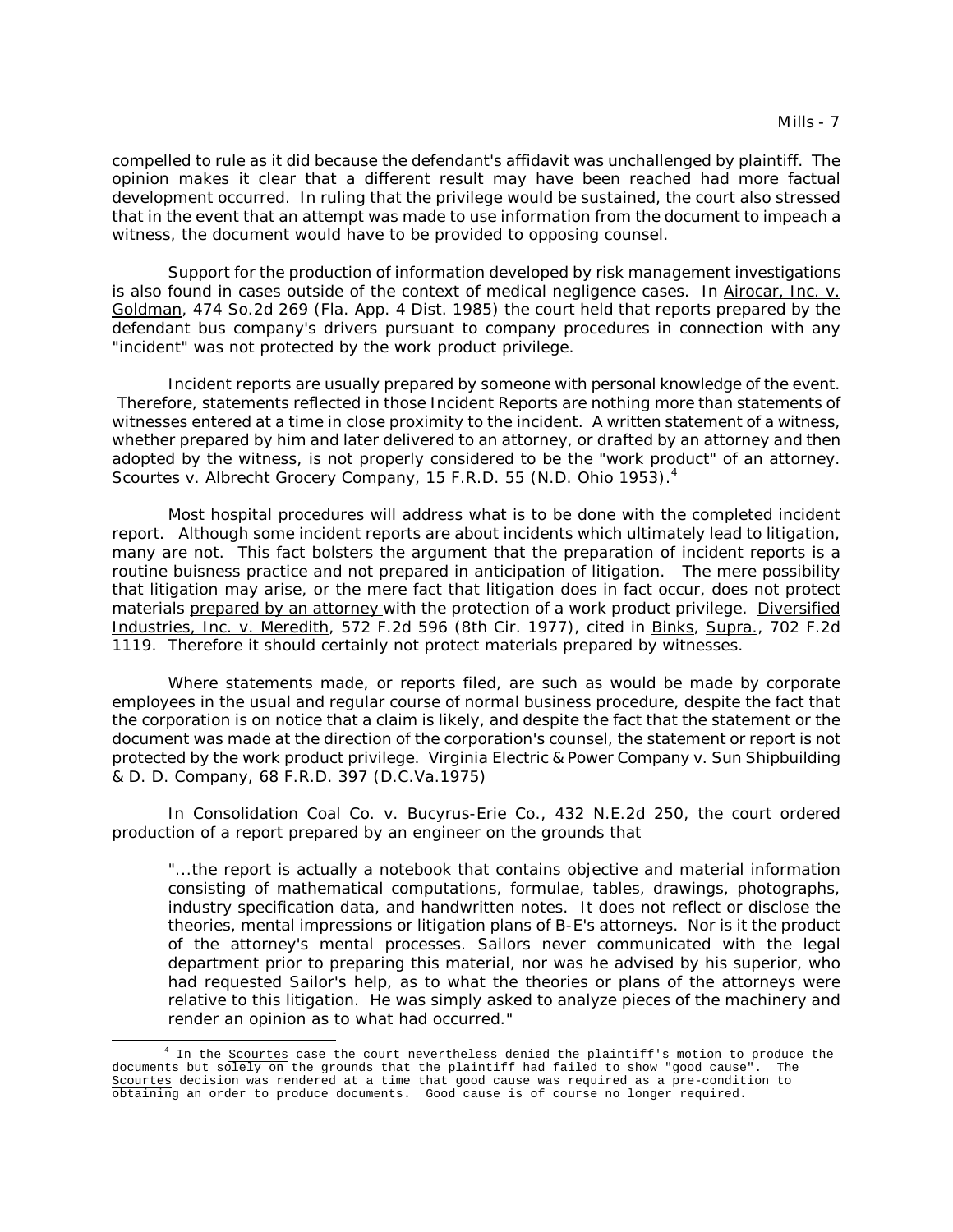In Miles v. Bell Helicopter Co., 385 F. Supp. 1029, 1033 (N.D. Ga. 1974), the court held that accident reports prepared immediately after a helicopter crash "merely on the contingency that litigation might well arise from the helicopter crash" were not work product within the meaning of Rule 26(b)(3) and granted plaintiff's motion to compel production of documents.

Courts have held that witness statements obtained by the defendant's insurance company claims agents are subject to discovery by plaintiffs. In Southern Railway Company v. Lanham, 403 F.2d 119, 33 A.L.R.3d 427 (5th Cir. 1968) reh den 408 F.2d 348 (1969) the U.S. Court of Appeals for the Fifth Circuit ordered the production of statements taken from the train crew a few days after the train accident giving rise to the litigation. In a lengthy and well reasoned opinion, the Lanham court stressed that the plaintiffs would be substantially disadvantaged at trial if they did not have access to the witness statements taken near the time of the events giving rise to the lawsuit. Witness statements obtained shortly after the incident are certainly more likely to be accurate than the information which could now be obtained by way of deposition.

The Lanham court did not compel the production of the investigative reports which contained the mental impressions and valuations of the claim agents. If redaction is necessary in order to protect the mental impressions of in-house counsel, that can be accomplished by the Court after an in camera review of the subject statements.

Statements obtained from the witnesses by employees of Defendant in the ordinary course of the business are discoverable:

If in connection with an accident or an event, a business entity in the ordinary course of business conducts an investigation for its own purposes, the resulting investigative report is producible in civil pre-trial discovery. As stated in Soeder v. General Dynamics Corporation, 90 F.R.D. 253 (D.Nev. 1980) the distinction between whether defendant's "in-house" report was prepared in the ordinary course of business or was "work product" in anticipation of litigation is an important one. The fact that a defendant anticipates the contingency of litigation resulting from an accident or event does not automatically qualify an "in-house" report as work product.

Janicker v. George Washington University, 94 F.R.D. 648 (U.S.D.C., District of Columbia, 1982). The

Janicker court held that objective facts must establish an "identifiable resolve to litigate" before the investigative efforts begin in order for the work product doctrine to apply. In applying that analysis the Janicker court ordered the production of the defendant's in-house investigative report. The court went on to hold that the investigative file accomplished by the insurance company and the attorney representing the defendant after suit was filed were not discoverable.

## III. INCIDENT REPORTS AND WITNESS STATEMENTS MAY STILL BE DISCOVERED

### EVEN IF THEY ARE DETERMINED TO BE PRIVILEGED WORK PRODUCT.

Courts will order the production of documents covered by the work product privilege upon a showing that the plaintiff has a substantial need for the material and is unable without due hardship to obtain the substantial equivalent to the materials by other means. See generally, The Attorney-Client Privilege and the Work-Product Doctrine, 2nd Edition, American Bar Association, Pages 130-139.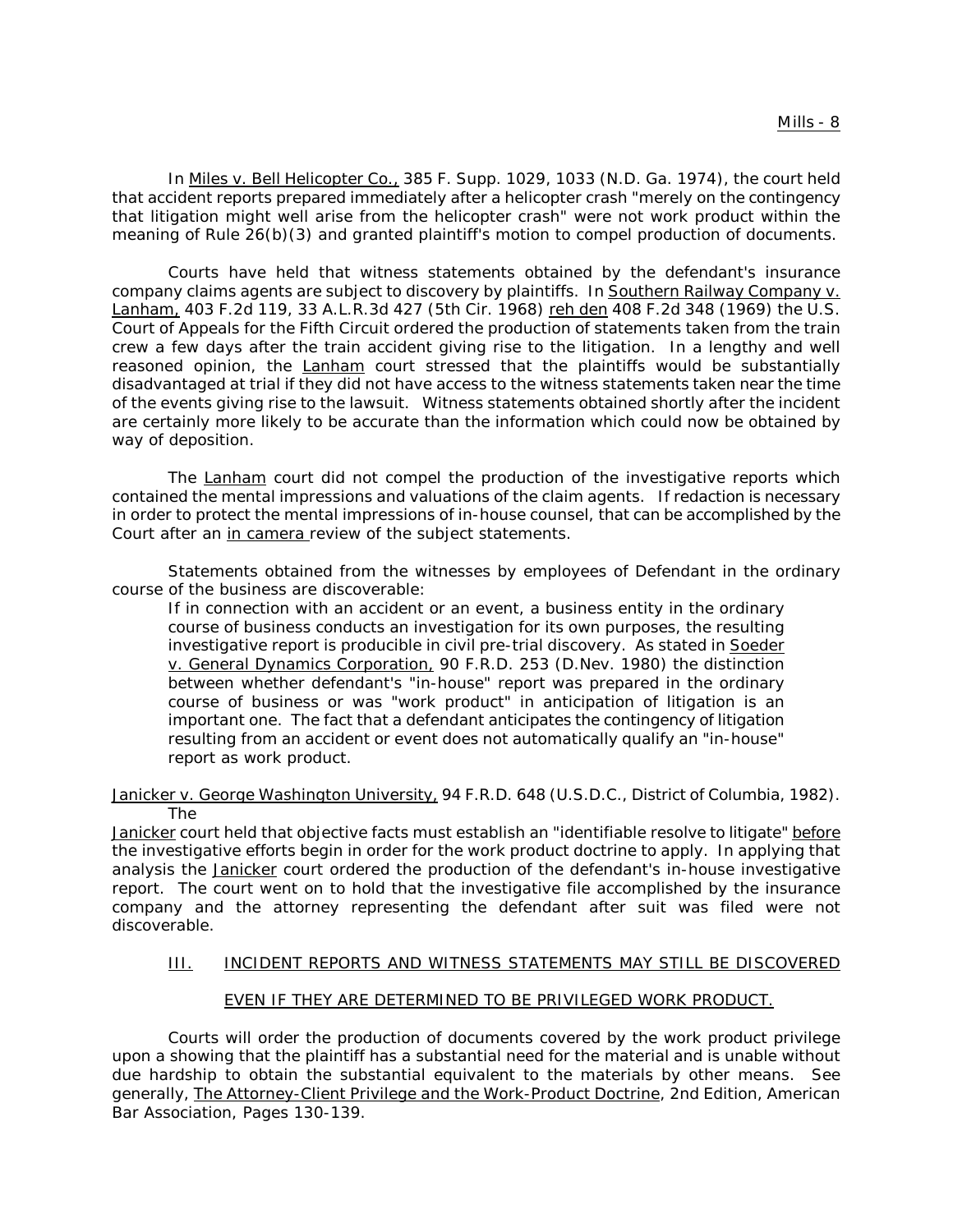Do not approach the hearing just on the issue of privilege. Be prepared to argue grounds for obtaining the documents even if privileged. The importance of that victory will become apparent on appeal because if the trial judge rules that the plaintiff is entitled even if the privilege applies, the appeal of the privilege issue becomes much less important. Ask the judge to make rulings regarding whether or not you have made the necessary showing for overcoming the privilege, assuming the higher court disagrees on the issue of the privilege.

Generally the only means available to plaintiffs for obtaining the type of information recorded in incident reports or witness statements is to take the witnesses' depositions. These depositions will be a few years after the event, depending on when your client came to you and how quickly you filed. Obviously a witnesses' ability to recall specific factual details has diminished over time and cases have held that this factor alone should justify the production of the witness statements. McDougall v. Dunn, 468 F.2d 468, 474 (4th Circuit 1972); Southern Railway Company v. Lanham, supra. In Lanham the court ordered the notes of interviews with the train crew produced, in part, because the depositions of the witnesses, taken well after the accident had occurred, would be less reliable than their immediate impression of the facts contained in the prior statements.

The courts have been unequivocal in ordering the production of witness statements where witnesses do not recollect events or time has elapsed since the incident occurred. In United States v. Murphy Cook and Company, 52 F.R.D. 363 (E.D. Pa, 1971), the court stated succinctly:

There is no doubt that production of a statement should be ordered if a witness has a faulty memory and can no longer relate details of the event. ... The mere lapse of time is in itself enough to justify production of material otherwise protected as work product... The notion that memory fades with the passage of time needs no demonstration.

## IV. ADDITIONAL CONSIDERATION OF THE ATTORNEY CLIENT PRIVILEGE IN THE CONTEXT OF RISK MANAGEMENT INVESTIGATIONS

If the court finds the existence of the attorney client privilege, as opposed to the work product privilege, the information is absolutely protected and showing need will not overcome the privilege. You will often face a defendant's assertion that risk management's interview of witnesses at the direction of counsel is absolutely protected

by Upjohn Company v. United States, 449 U.S. 383, 66 L. Ed.2d 584, 101 S.C. 677 (1981). However, the Upjohn decision is strictly limited to the facts of that case, a point which is emphasized in the opinion. In Upjohn the court stressed that the corporate superiors had specifically directed that the in-house counsel conduct an investigation as to certain payments to foreign governments in order to ascertain whether any illegal conduct had occurred. Based on that directive, the in-house counsel of Upjohn, with the assistance of privately retained counsel, prepared questionnaires that were then disseminated to targeted individuals with specific instructions that the attorneys were investigating the payments and that the investigation was "highly confidential". Id. 449 U.S. at 387. Generally you will find that inhouse counsel and the office of risk management initiated the investigations, not corporate superiors.

In Upjohn, there was a very specific notice of a legal claim and the information sought was to enable Upjohn's counsel to render legal advice. Typically the incident reports and interviews are conducted by a risk manager as a matter of routine business policy. In your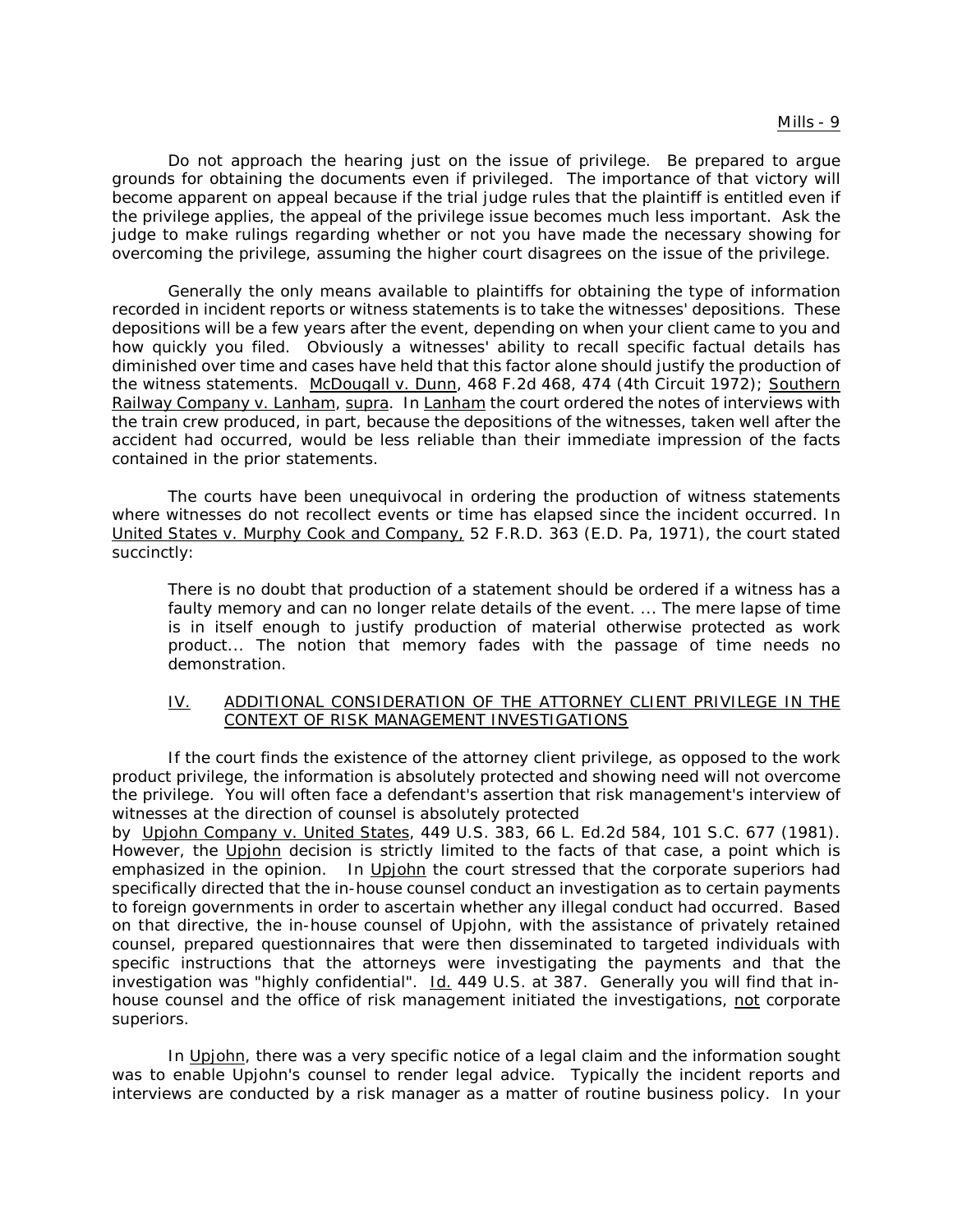cases you should try to establish a motivation for the gathering of the information which is not related to enabling counsel to render legal advice. Often you can find such a purpose in the hospital's risk management regulations or a statute. To be privileged, among other things, the primary purpose of the attorney-client communication must be the seeking or giving of legal advice or service. N. C. Electric Membership Corp. v. Carolina Power and Light Co., 110 F.R.D. 511, 513 (M.D.N.C. 1986). The privilege applies only to communications "on the faith of", "and in consequence of" the attorney-client relation. Hughes v. Boone, 102 N.C. 117, 141 (1889).

The attorney client privilege will be strictly construed. Fisher v. U.S., 425 U.S. 391 (1976) (the privilege applies only to disclosures, necessary to obtain legal advice, which might not have been made absent the privilege). Courts have held that "in order for the privilege to apply, the attorney receiving the communication must be acting as an attorney and not simply as a business advisor. (citations omitted). In fact, for the privilege to apply, the client's confidential communication 'must be for the primary purpose of soliciting legal, rather than business, advice.'" Henson v. Wyeth Laboratories, Inc., 118 F.R.D. 584, 587 (W.D. Va. 1987).

In addition to the hospital's own policy and procedure's manual, look to the state's statutes as a potential source of a reason for conducting the interviews or investigation. For instance, North Carolina General Statutes 131E-96 requires:

(a) Each hospital shall develop and maintain a risk management program which is designed to identify, analyze, evaluate, and manage risks of injury to patients, visitors, employees, and property through loss reduction and prevention techniques and quality assurance activities, as prescribed in rules promulgated by the Commission.

If the hospital is accredited, then it is subject to the requirement imposed by the Joint Commission on Accreditation of Hospitals (JCAH, now known as the Joint Commission on the Accreditation of Healthcare Organizations), that the hospital maintain procedures for investigations necessary to assure and improve Quality Assurance and patient care. (see, for example, pp 149-152 of the Accreditation Manual for Hospitals, 1985, JCAH). If you look, you will probably find other reasons why the hospitals conduct such interviews and obtains such statements in the ordinary course of business, and not simply for the purpose of rendering legal advice.

Samaritan Foundation v. Goodfarb, 176 Ariz. 497, 862 P.2d 870, 26 A.L.R.5th 893 (1993) is a very noteworthy decision regarding the treatment of attorney client privilege in the contest of a corporate hospital defendant. The court in Goodfarb discusses the policy behind the attorney client privilege and the Upjohn decision at length. You should read this case if attorney client privilege is asserted by a hospital in connection with statements obtained by risk management. The Arizona Supreme Court addressed the issue of when the attorney client privilege was available to a corporate hospital in a medical negligence case. That Court held that the interviews conducted by a paralegal at the direction of corporate counsel of witnesses in the operating room at the time of the negligence were not protected by the attorney client privilege and affirmed the order directing the production of those statements. The Supreme Court rejected the Arizona Court of Appeal's creation of a "qualified attorney client privilege" which could be overcome by a showing of need. Instead, the Court ruled that if the employee witness was being interviewed about conduct of the employee for which the corporation may be vicariously liable, then the statements were absolutely privileged as attorney-client communications. However, if the employee was simply a witness to the actions of others, the privilege does not apply.